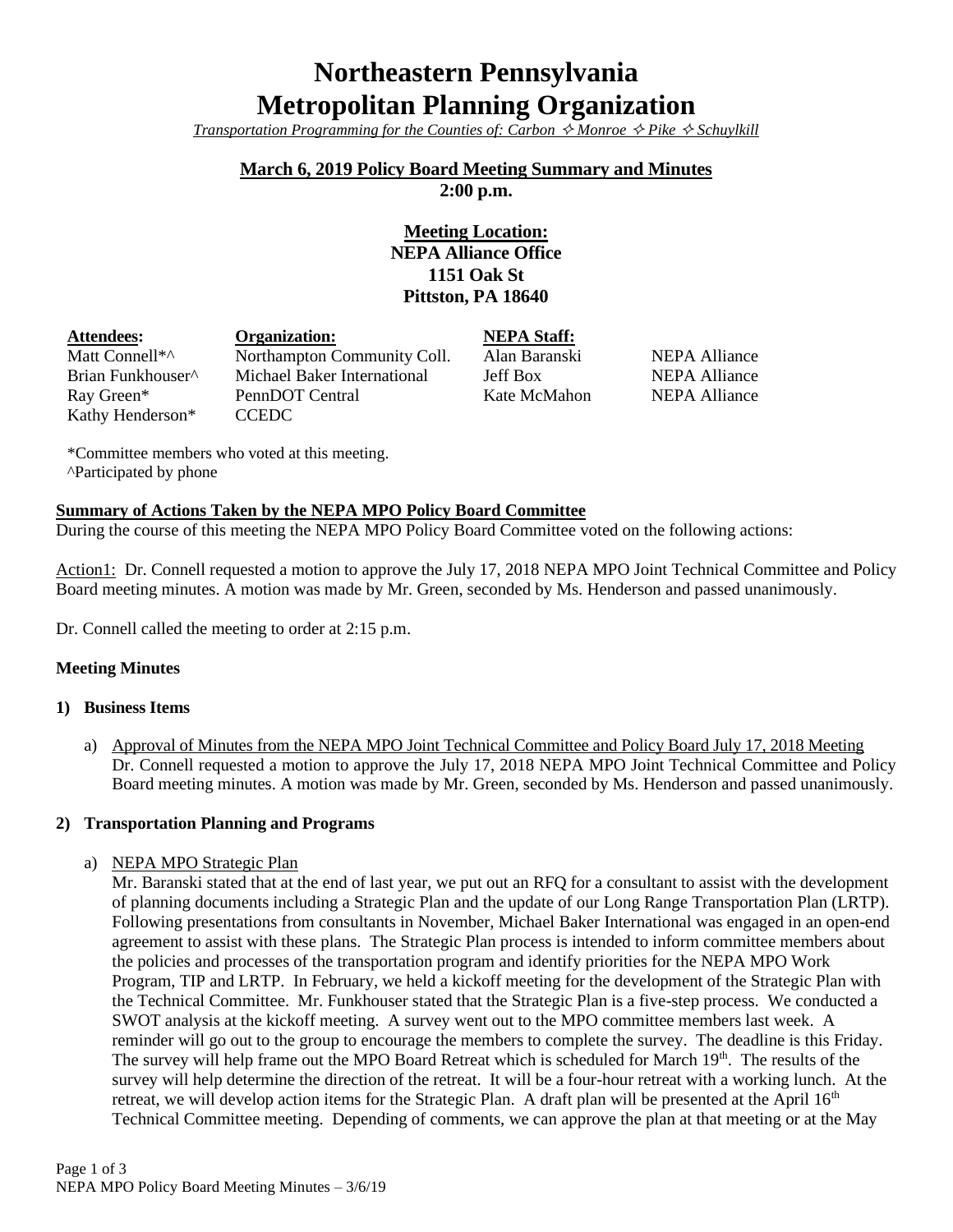meeting. Mr. Baranski stated that when the Strategic Plan is completed, we will move into the update of our Long Range Transportation Plan with the help of Michael Baker International. Our LRTP update is due in March 2020. We are on a four-year cycle. The development of the plan should be smoother since it is an update of our first plan. We hope the plan will be a little more concise and user-friendly. We have to incorporate performance measures into the LRTP. There are goals for different aspects of the transportation program. Mr. Green asked when the draft Strategic Plan will be available and who will review the plan. Will FHWA review the plan. Mr. Baranski stated that we will share the plan with our FHWA representative Matt Smoker and allow him to comment on it. All of the MPO Committee members will have the opportunity to review the plan. We will work with Mr. Funkhouser to get the draft plan to everyone prior to the April 16<sup>th</sup> meeting so they have time to offer comments on it. If we receive a lot of comments, we will delay approval of the plan until May.

#### b) PennDOT Connects Initiative

Mr. Baranski stated that we continue to be engaged with the PennDOT Districts and local stakeholders on upcoming PennDOT projects. It continues to be a good exercise to engage with the stakeholders and discuss potential disruptions from projects and also incorporate local concerns into projects. We plan to do outreach meetings with local officials to educate them on the PennDOT Connects process. We think it makes sense to tie the PennDOT Connects training with our LRTP outreach. Combining the outreach will make it more relevant to our target audience. We expect that to happen this summer.

#### c) Functional Classification Review

Mr. Baranski stated that we are moving along with our functional classification review. We have completed our review in Pike, Monroe and Carbon counties. We have engaged county planning and GIS staff during this process. We have met with PennDOT District 4-0 staff to go over the changes in Pike County to get their concurrence and also met with District 5-0 to go over the changes in Monroe County. We will review the changes in Carbon County with PennDOT District 5-0 as well and will then move on to Schuylkill County. We expect to wrap up the review this summer. It will then be packaged and sent to PennDOT Central Office for their review and then submitted to FHWA. Ms. Henderson asked if the development on SR 940 near the PA Turnpike Interchange was discussed. There are two different 1 million sq. ft. developments underway. They applied for a RACP grant for the project. Mr. Baranski stated that the project did come up during discussion. Ms. Henderson stated that there is also a developer who is planning a project at the intersection of Rt. 209 and Rt. 93 in Nesquehoning but he is having problems getting approval from PennDOT. They are requiring a lot of improvements for the HOP. There was already a restaurant in that location. Ms. Henderson stated that she is working to try to get the project moving forward. Mr. Baranski stated that the HOP process could be a point of discussion at the Strategic Plan retreat. Ms. Henderson asked where she can go for assistance with the roadway improvements. Mr. Green stated that the TIP would be an option but that would take time. Ms. McMahon stated that the Multimodal Transportation Fund might be an option depending what improvements are required. DCED's Multimodal Program is open right now and goes through the summer. PennDOT's Multimodal Program just closed so it won't open again for a while. Mr. Green suggested that a Pennsylvania Infrastructure Bank (PIB) loan might be an option. They are loan interest loans for infrastructure improvements. Ms. Henderson asked who would apply for a PIB loan. Mr. Green stated that the county could apply. He will send information to Ms. Henderson about the program.

#### d) Jim Thorpe Parking Study and Complete Streets Evaluation Project Funding

Mr. Baranski stated that the study is wrapping up. A meeting with PennDOT District 5-0 is scheduled to review some of the recommended treatments. They need to make sure that any proposed improvements are consistent with PennDOT regulations. The county commissioners have an office building with a parking garage underway. There is also the trail project that goes through the county parking lot to connect the D&L trail. The study should wrap up in April and a presentation will be held during a Technical Committee meeting.

### e) Milford Borough Traffic Study

Milford Borough and Pike County officials have expressed interest in conducting a traffic congestion and parking study. Staff met with borough elected officials and Pike County Planning staff in January to discuss the proposed scope of the study. The study would potentially address traffic circulation and congestion issues in Milford. The Staff submitted an application for Supplemental Planning Study funding to PennDOT Central Office at the end of